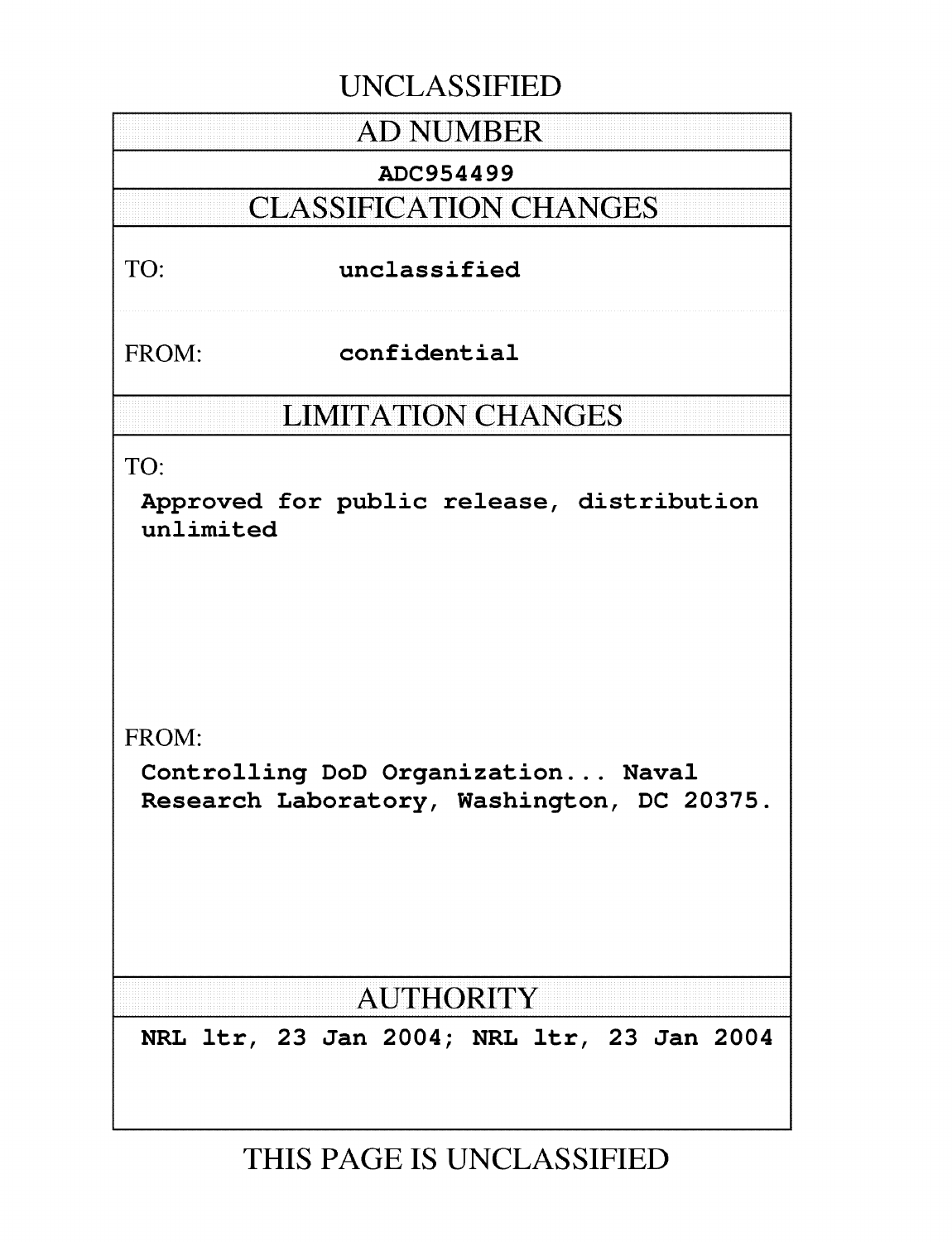# NAVAL RESEARCH LABORATOR REPORT

UNANNOUNCED **CONFIDENTIAL & (A) E** 

499

**AD-C954** 

**THE GOPY** 

THE EFFECTIVENESS OF THE AN/APQ-2 "RUG" JAMEING TRAPSMITTER USING ECDIFICATION KIT MX527/APQ-2 FOR FREQUENCY MODULATION

By K. M. Watson

- Report R-2839 -

 $41431$ ٦Z

NAVAL RESEARCH LABORATORY WASHINGTON 20. D. C.

rinfai



**MdUU EIS**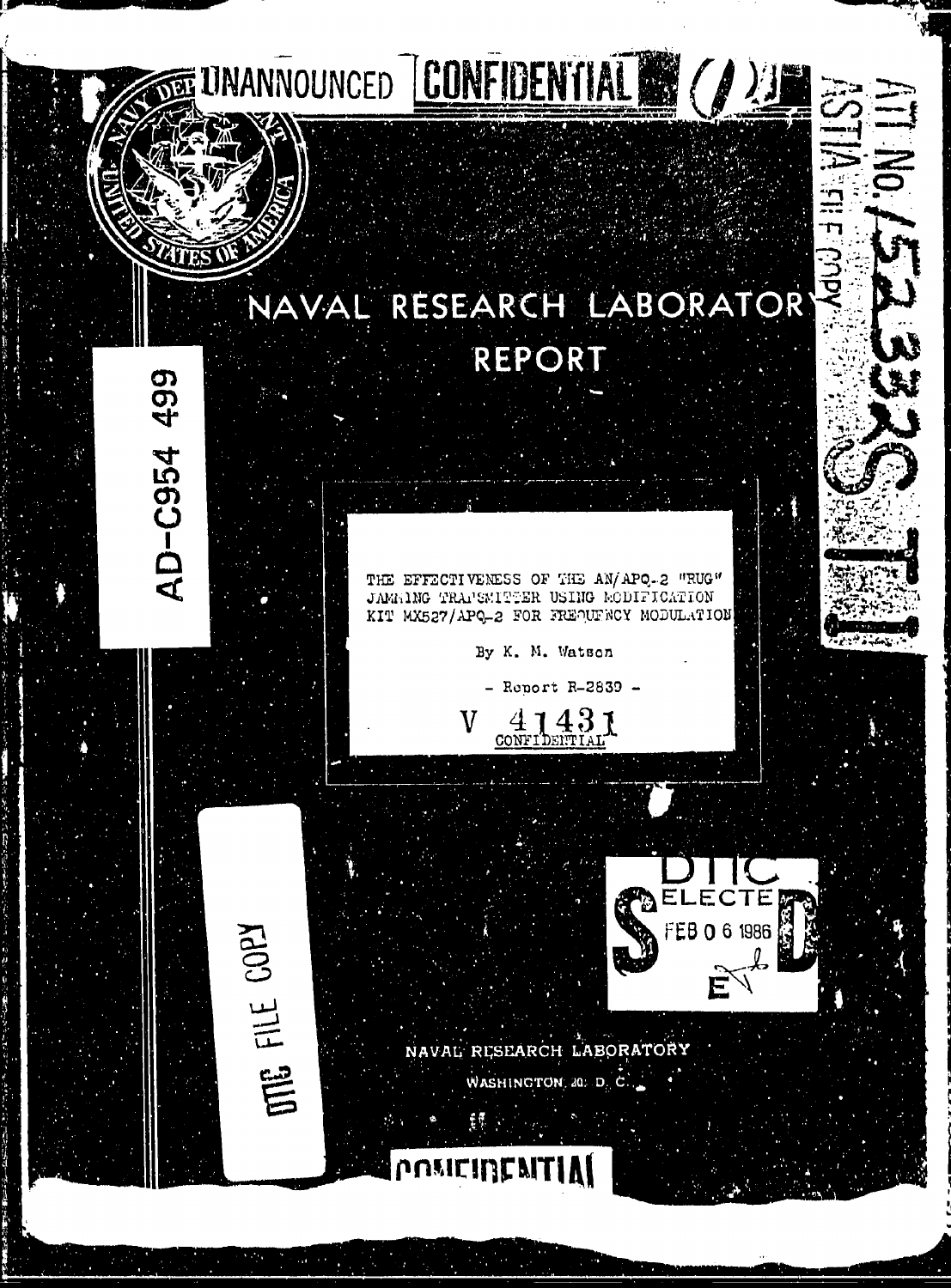

THIS **DOCUMENT** IS **BEST** QUALITY AVAILABLE. **TEE** COPY **FURNISHED** TO DTIC **CONTAINED A** SIGNIFICANT **NUMBER** OF **PAGES** WHICH **DO NOT** REPRODUCE. LEGIBLY.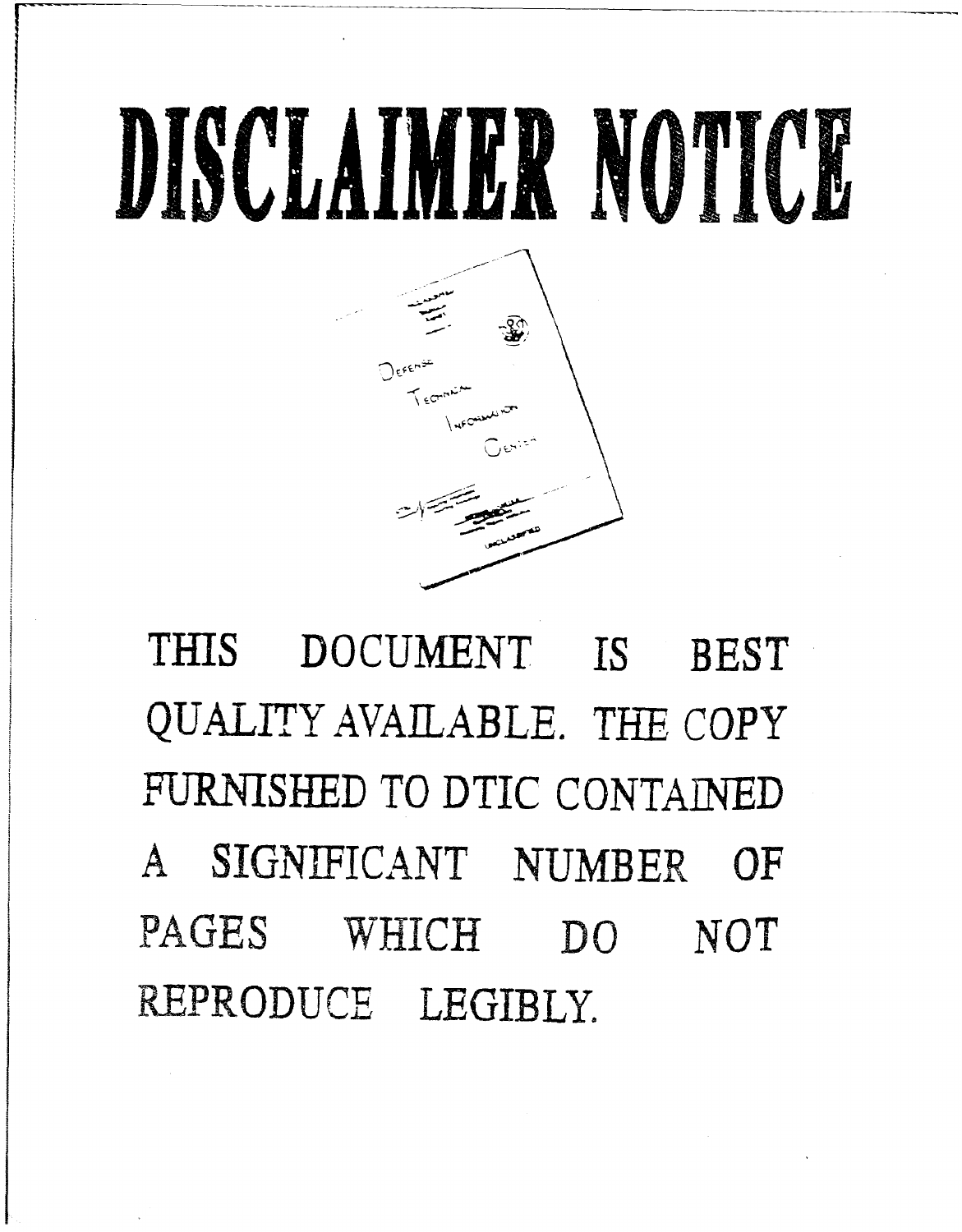

Navy Department - Office of Research and Inventions

**TIKTARIAMIRTOETT** 

NAVAL RESEARCH LABORATORY Washington, D.C.

SHIP-SHORE RADIO DIVISION - SEARCH RADAR SECTION

15 May 1946

THE EFFECTIVENESS OF THE AN/APQ-2 "RUG" JAMMING TRANSMITTER USING MODIFICATION  $\mathcal C$ KIT MX527/APQ-2 FOR FREQUENCY MODULATION

By K. M. Watson

 $-$  Report R-2839  $-$ 



Approved by:

R. C. Guthrie - Head, Search Radar Section

والمراجعة والمتعاقبة والمراجع والمتحال والمتعاقب والمتعادي والمستعمل والمتعادي والمتعادي والمتعاد والمستعمر والمتعاد

L. A. Gebhard - Superintendent. Commodore H. A. Schade, USN Director, Naval Resoarch Laboratory Ship-Shore Radio Division Declassify on: OADR Authority: DoD 5200.1-R, Para 4-600b ECTE Preliminary Pages . . . a-c **HEB 0 6 1986** Mumbered Pages. 8 Plates  $\ldots$ 3 Distribution List d E NRL Problem S1182  $-A \mathbf{S}$  $531$  $\overline{6}$  $66$  $41431$  $\overline{\mathsf{V}}$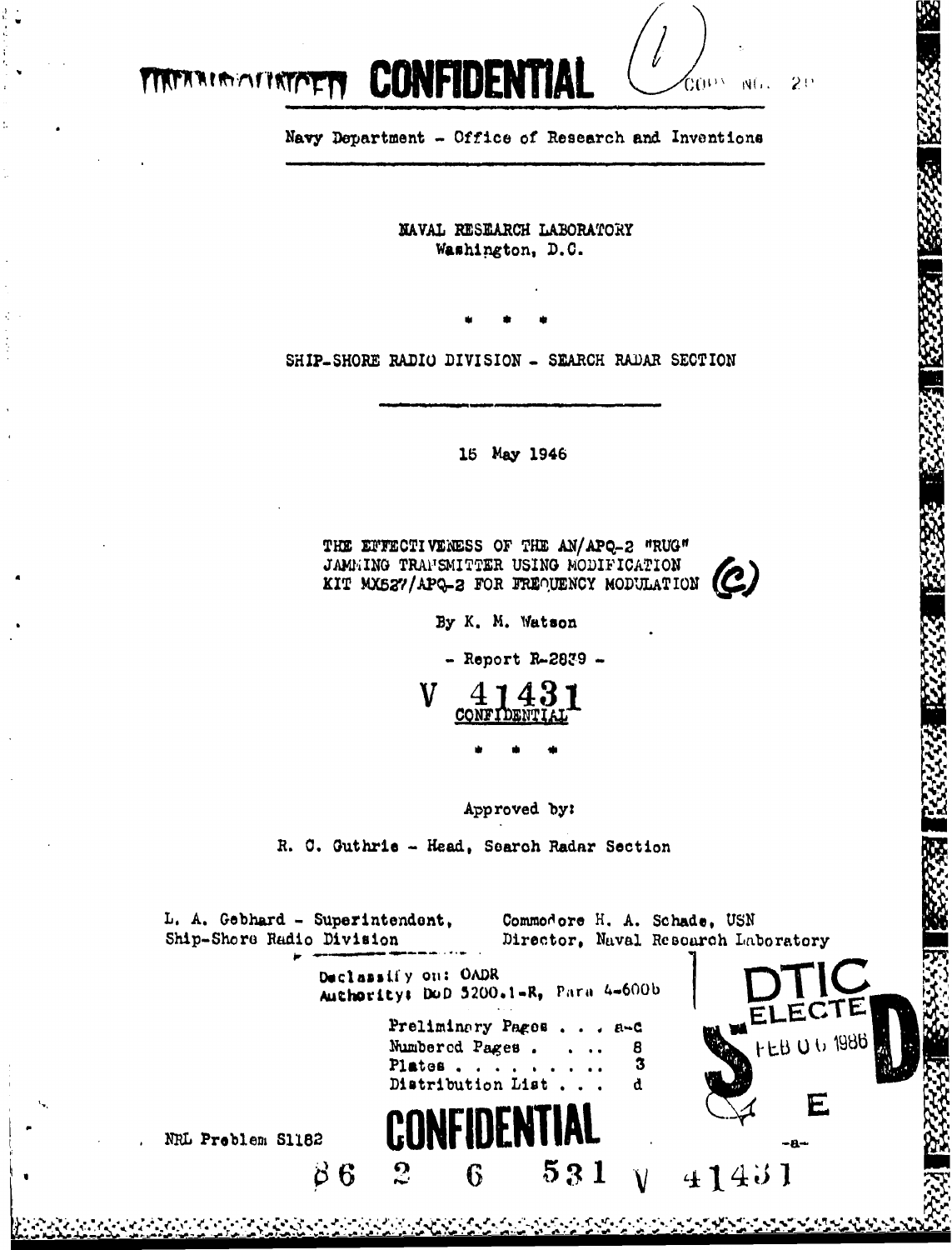# **CONFIDENTIAL**

#### **ABSTRACT**

The purpose of the AM/APQ-2 ("Rug") transmitter modification kit MX527/APQ-2 is to away the "Rug" center frequency<br>from 5 to 20 Mc at a low rate. It was hoped that the jamming<br>bandwidth of the "Rug" would be considerably increased with no decrease in its effectiveness at any one frequency. The results given in this report indicate that the jamming effectiveness is decreased by sweeping the transmitter output to such an extent that the use of the swept signal is not justified.

|          | Accession For           |   |                 |
|----------|-------------------------|---|-----------------|
|          | NTIS GRA&I              | п |                 |
| DTIC TAB |                         |   |                 |
|          | Unamounced              |   |                 |
|          | <b>Justification</b>    |   |                 |
| By       | Distribution/           |   |                 |
|          | Availability Codes      |   |                 |
| Dist     | Avail and/or<br>Special |   | <b>WSDALLAN</b> |
|          |                         |   |                 |

#### CONFIDENTIAL

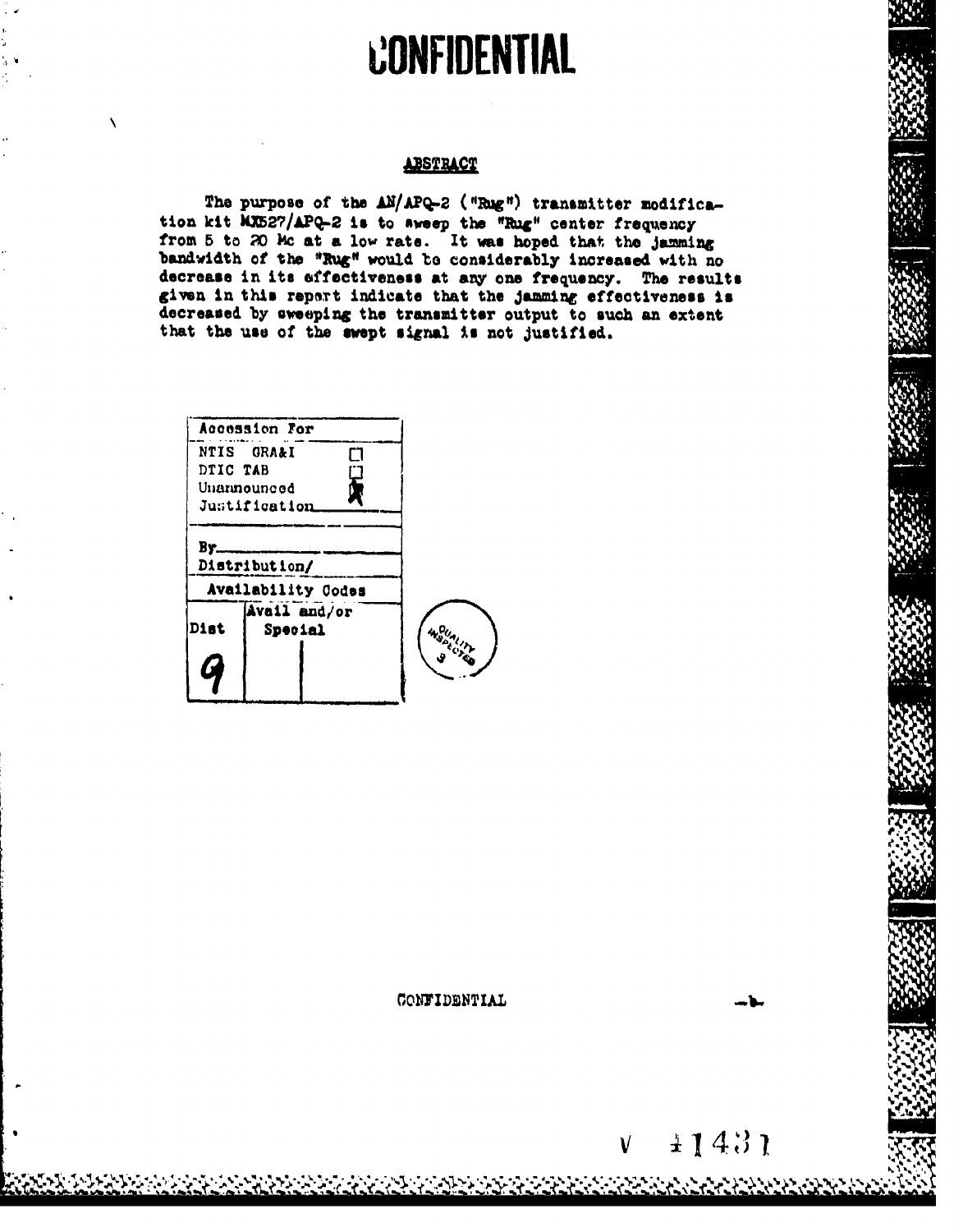|          | TABLE OF CONTENTS                                                                                                     |      |
|----------|-----------------------------------------------------------------------------------------------------------------------|------|
|          |                                                                                                                       | Page |
|          |                                                                                                                       |      |
|          |                                                                                                                       |      |
|          | METHOD OF MEASURING EFFECTIVENESS 1                                                                                   |      |
|          |                                                                                                                       |      |
|          |                                                                                                                       |      |
|          | . 3<br>REFERENCES                                                                                                     |      |
|          | TABLE 1. Power Output of Swept AN/APQ-2 Jammor at<br>Various Frequencies 4                                            |      |
|          | TABLE 2. Effectiveness of Swept AN/APQ-2 Transmitter<br>Relative To Normal AN/APQ-2 Transmitter                       | 6    |
|          | TABLE 3. Effectiveness of Swept AN/APQ-2 Relative to<br>Normal AN/APO-2 Transmitter                                   | 6    |
|          | TABLE 4. Effectiveness of Swept AN/APO-2 Transmitter<br>Relative to Normal $\widehat{AN}/\widehat{APQ}=3$ Transmitter | 7    |
|          | TABLE 5. Effectiveness of Swept AN/APQ-2 Transmitter. . 8<br>Relative to Normal AN/APO-2 at Various Frequencies       |      |
|          | PLATE 1. Photograph of Modification Kit                                                                               |      |
| PLATE 2. | Photograph of Modification Kit                                                                                        |      |
| PLATE 3. | Power Spectra of AN/APQ-2 Transmitter with<br>Modification Kit MX-827/APQ-2 for Frequency<br>Modulation               |      |
|          |                                                                                                                       |      |
|          | CONFIDENTIAL                                                                                                          | ⊶0⊶  |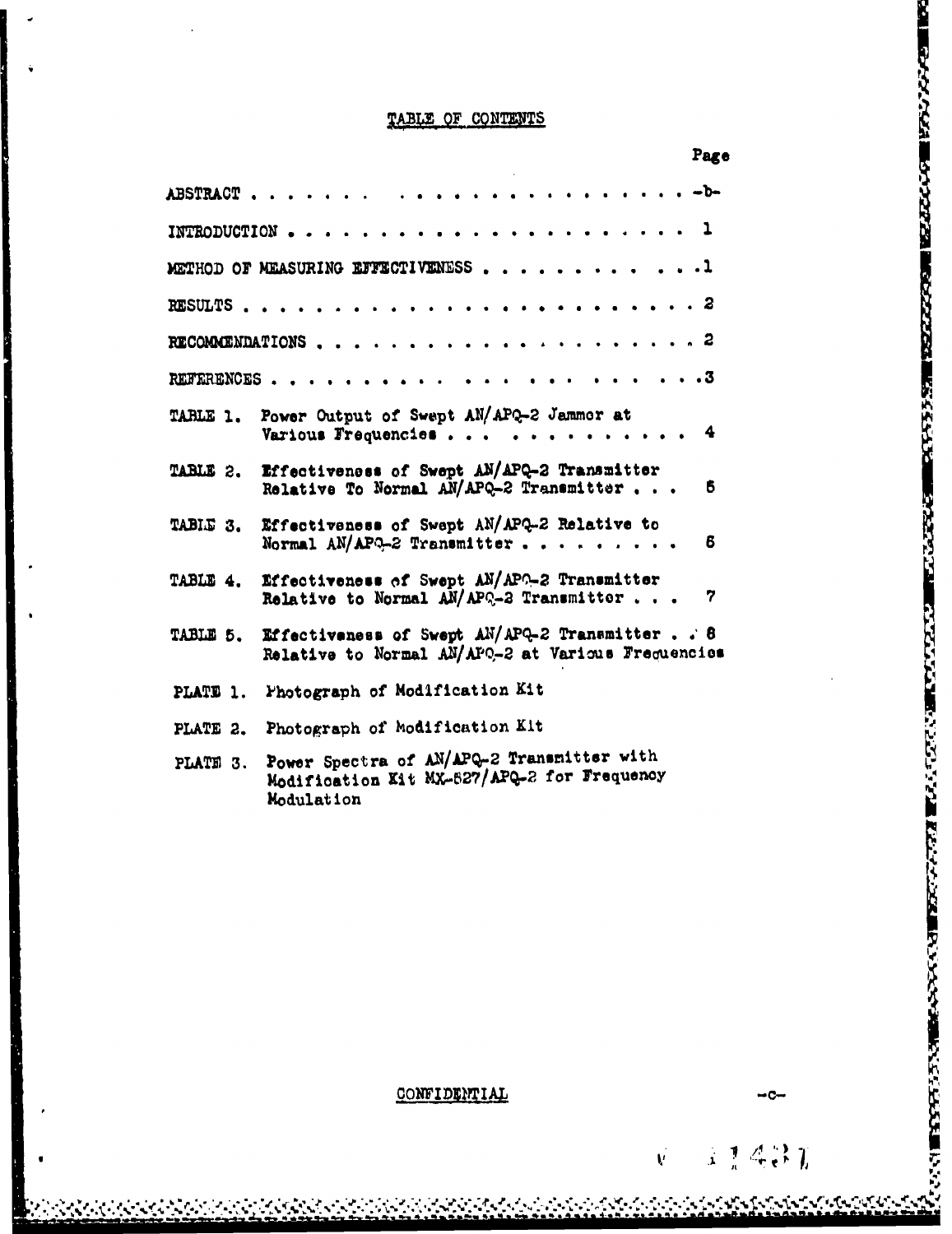#### INTRODUCTION

1. The purpose of the AN/APQ-2 modification kit MX527/APQ-2 was to **sweep** the jaumer center freoqtency back and forth over **&** range of **<sup>10</sup>** to 20 **No at a** rate of **a few cycles** per second. Several preliminary modification kits were received by this laboratory to be tested. Further tests than those reported here were considered inadvisable in view of the termination of the war. Work on this problem was conducted under the authorization of NRL Problem S1182T-C, in accordance with references **1 and** 2.

2. Investigations were undertaken to determine whether; (1) the increase in the jamming spectrum width might not make the AN/APQ-2 effective as a barrage Jamer, (2) the setting-on-frequency problems might not **be** simplified due to the wide frequoncy distribution of Jamming power, and **(3)** an increase in actual jamming effectiveness at any spot in the jammed obannel might not result due to the random displacement of the indicator **base** line **ao** the jaming carrier is swept back **and** forth through the receiver pass-band. In addition, tests were conducted to determine the optimum combination of sweep excursion width and sweep excursion rate for maximum jamming effectiveness against a radar system of specified bandwidth. The effectiveness of the swept AN/APQ-2 in all cases was referred to that of the same jammer unswept.

3. The kit was designed to be installed in the field. It consisted of a small butterfly-type variable condenser driven by a 24-volt **d-c** moton two sets of loading coils, two short flexible straps for shorting these loading coils, and two output pick-up loops. Plate 1 shows **a** photograph of the kit installed. When installed, the butterflycondenser is connected in shunt with the plate lines at the high impedance endi and during rotation causes an excursion of the center frequency over a fixed band. The width of this band depends on both the central frequency about which the jammer is sweeping and on the number of plates in the rotating condenser. At **a** central frequency of <sup>220</sup>**Me,** the excursion vidth can be adjusted in steps between the limits of 3 and 20 Mc while at 350 kc the width is adjustable between 10 and 20 Me. The central frequency, in turn, can be set anywhere between 150 and 350 **Me** by making use of various combinations of loading coils and shorting straps. The rate of excursion is controllable over a range of 6 to 15 sweeps per second by adjustment of a rheostat in the armature of the 24-volt drive motor.

#### METHOD OF MEASURING EFFECTIVENESS

4. The **tests** were conducted in the laboratory using a simulated radar system for the jammed "victim". The jamner was operated into a watercooled load and a variable attenuator-probe was used in the transmission line to **pick** off a small amount of its output energy for introduction into the simulated radar system. An artificial echo signal to be jammed was supplied from a pulsed signal generator and fed to the receiver input circuit through a decoupling network. Then, in the presence of jamming the echoes were decreased In strength until just visible on a type "A" indicator. The output of the pulsed generator in db was then recorded

#### **CONFIDENTIAL**

للاطباعية والاستراكات المساحيات والمراكبات والمائية المراكبة المراكبة المراكبة المراكبة والمراكبة والمراكبة والمراكبة والمراكبة والمراكبة

**こうかい あいこうこう アクセック アクセック こうしょう こうしょう アクレストラング アクレストランド こうしょう アクレストランク こうしょう こうしょう こうしょう こうしょう こうしょう こうしょう こうしょう**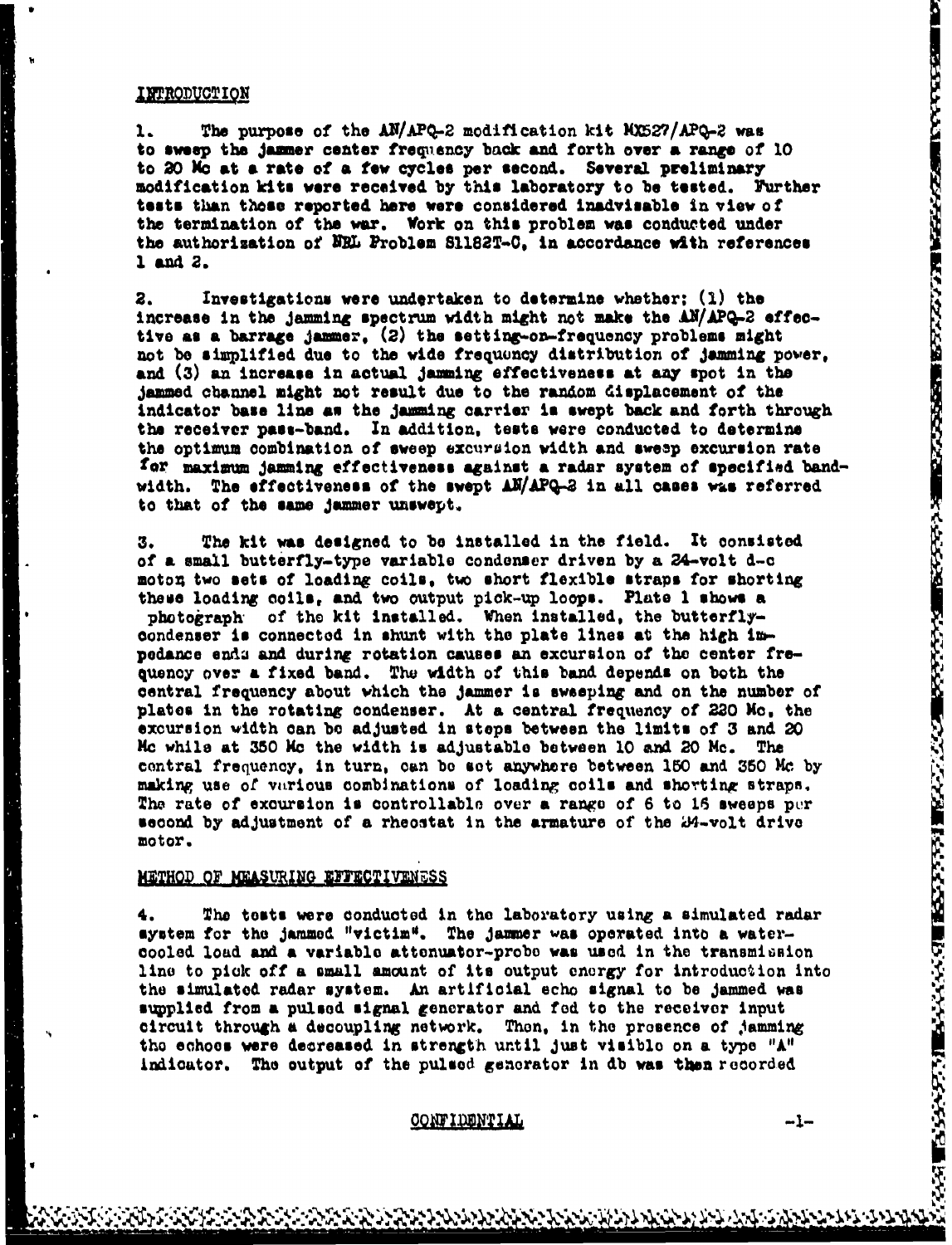and used as a measure of Jamming effectiveness. The signal generator reading for a given test was taken both with the "Rug" operating normally (not swept), and with the MX527/APQ-2 attachment in operation (sweeping). The measure of effectiveness given in the tables of data which follow the text is the difference in reading from the swept and unswept condition - i.e., the data gives the relative jamming effectiveness for these conditions. The details of the measuring technique are more fully described in reference (3).

#### **RESULTS**

5. Various combinations of sweep excursions and sweep frequencies were tried and each compared with the "Rug" unswept.

6. Tabulated values of the jammer r-f power output are given in Table 1. At both ends of the frequency range the power dropped down for large excursions of the frequency sweep. Typical power spectra are **shown** in Plate **3.**

7. The effectiveness was then measured for various sweep excursions, sweep rates, and receiver bandwidths. The results of these measurements arc tabulated for a center frequency of 210 Mc in Tables 2, 3, and 4. For other center \*requencies similar comparisons were made and are shown in Table 5. For each set of conditions, the readings are corrected to give "1db relative to the effectiveness when the 'Rug' **is** operated. unewept". For narrow sweep excursion and wide-band receivers, it appears that the Jamming effectiveness is a little grenter for the swept case than for the non-sweeping case. This seems to be due to the breaking ap of the clipping level of the noise, at a result of sweeping the Jamming signal into and out of the receiver pass-band. However, for very wide excursions (20 Mo), the minimum detectable signal using the "swept Rug" was found to be only a little greater than that for the receiver in the absence nf jamming **- -** i.e., the jamming **was** almost totally ineffective. The effect of receiver bandwidth (except for clipping effects **- -** see Veference **3)** seems to be that the decrease in effectiveness due to the sweeping of the transmitter is less for wider bandwidth, since for such a receiver the signal is within the i-f pass-band a greater portion of the time.

**S.** A typical set of curves for the power-output spectra are shown in Plate 3. These are given for no sweep, minimum excursion, and maximum excursion at a center frenuoncy of about 140 Mo.

#### RECOMMENDATIONS

9. With large sweep excursions, the "Rug" appears to be worthless for the purpose of obscuring an echo. It could conceivably have some nuisance value, however. For smaller excursions, the advantage of broadening the output apectrum is largely lost. It thus becomes questionable as to whether the added complication entailed by the use of the frequency aweeping device Is worthwhile. It **It** suggested, however, that this problem could be studied further.

#### $$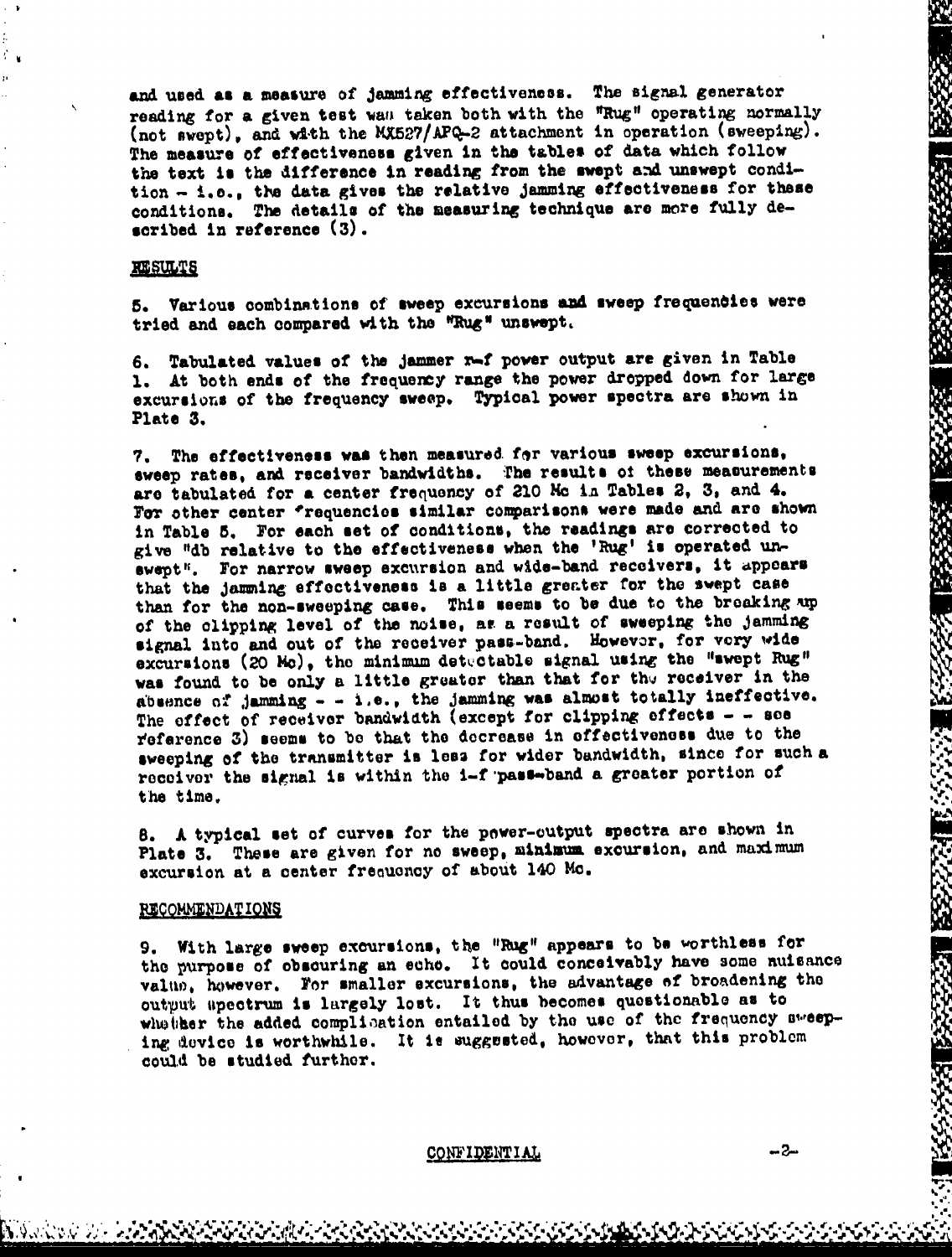#### REFERENCES

BuShips 1tr to NRL, C-A22.1(920-Db), C-920-7447, dated 1. 19 July 1945, requesting assignment of Problem Sl182.

WRL ltr to BuShips, C-S67-5/RCM (701), Ser. C-701-2965/45, 2. dated 25 July 1945, assigning Problem S1182T-C. Priority A-2.

3. NRL Secret Report R-2498, dated 18 July 1945: The Dependence of the Effectiveness of Clipped Noise Jeaning On the Radar Receiver Bandwidth.

#### **CONFIDENTIAL**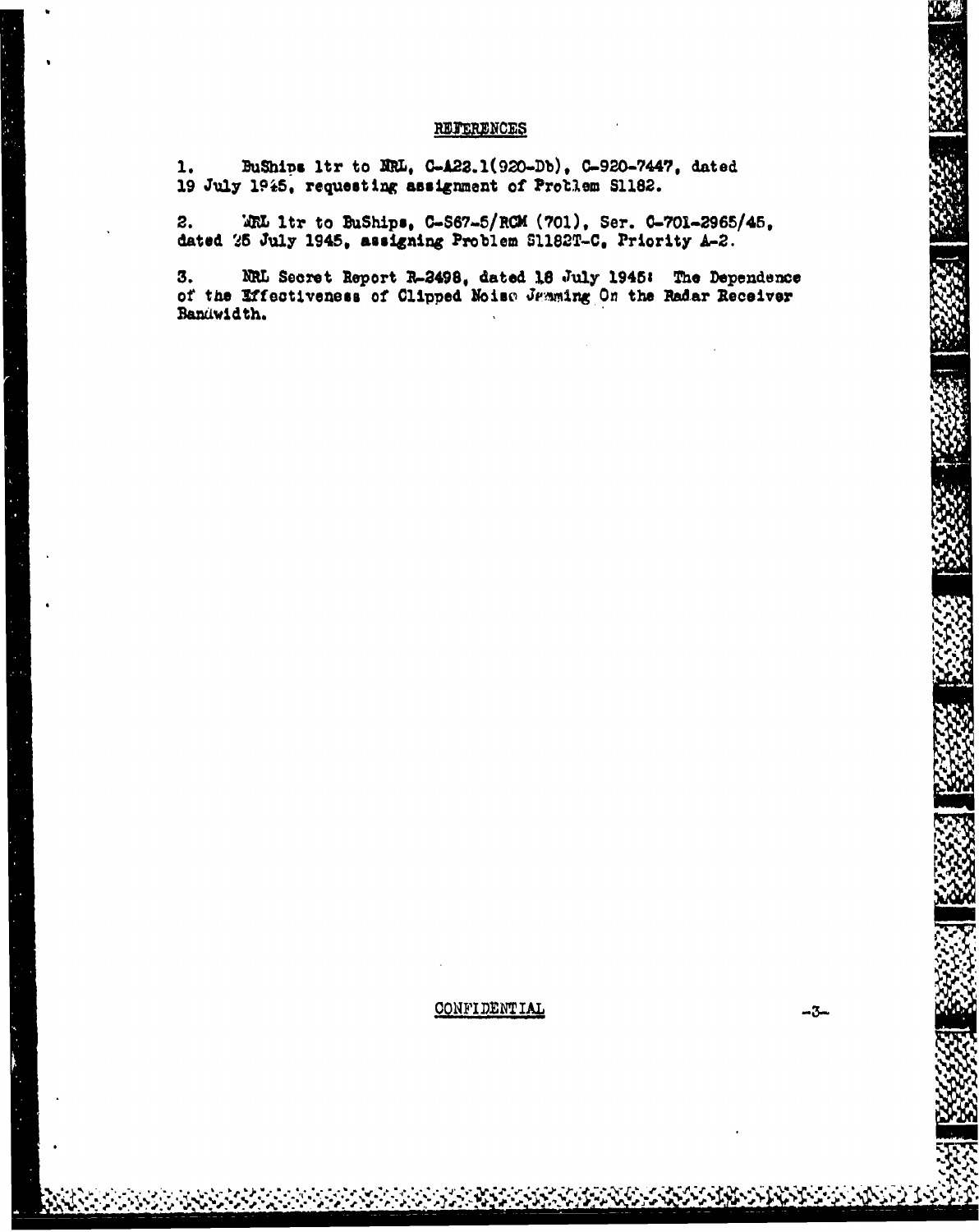| Center Frequency<br>(M <sub>O</sub> ) | Total Sweep Excursion<br>(M <sub>o</sub> ) | $P0(\text{vatt})$ | Condenser<br>coupled to<br>plate line by |
|---------------------------------------|--------------------------------------------|-------------------|------------------------------------------|
| 158                                   | 0<br>$\ddot{\phantom{a}}$                  | 7                 | 4 turn load-                             |
| 158                                   | ô                                          | 7                 | ing coils.                               |
| 158                                   | 18                                         | 3                 |                                          |
| 200                                   | $\mathbf 0$                                | 14                | $11$ curn                                |
| 200                                   | 10                                         | 73                | colls                                    |
| 200                                   | 19                                         | 13                |                                          |
| 255                                   | $\bullet$                                  | 12<br>$\sim$      | l <sub>2</sub> turn                      |
| 255                                   | 10                                         | 17                | $\ddot{\text{o}}$                        |
| 350                                   | 0                                          | 15                | straps                                   |
| 350                                   | 33                                         | 9                 |                                          |

TABLE I

Power Output of Swept AN/APQ-2 Jammer at Various Frequencies

ı,

 $\bar{\lambda}$ 

1333331

突

**大家的复数形式** 

**BECKS** 

CONFIDENTIAL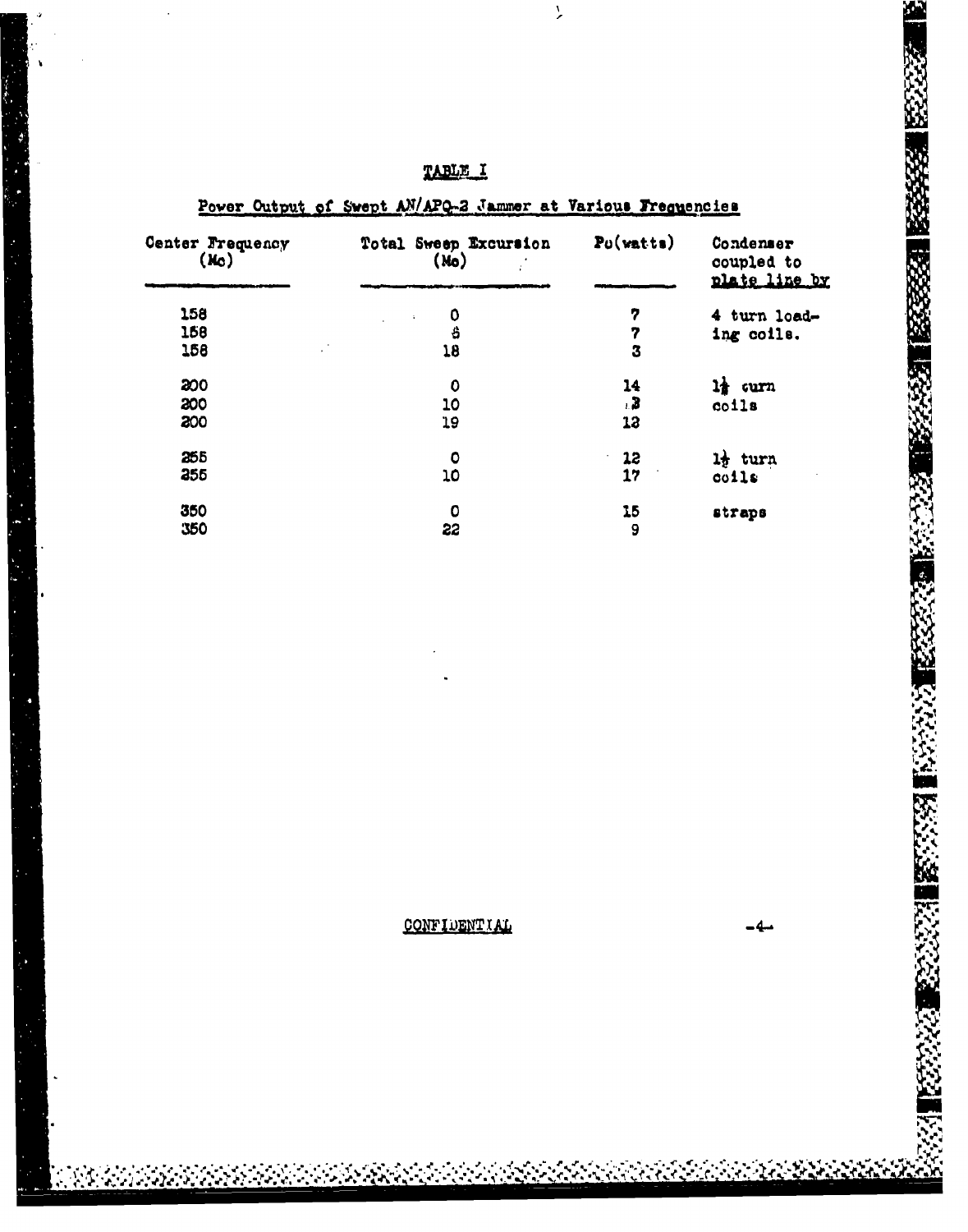### TABLE II

# Effectiveness of Swept AN/APO-2 Transmitter Relative To Normal

| Total Frequency Excursion $-4$ Mc |           |
|-----------------------------------|-----------|
| Center Frequency                  | $-210$ Mc |
| Power Output                      | $-7$ Mc   |

| Sweep Rate<br>(cps approx) | Receiver Bandwidth<br><u>(Ma)</u> | <b>Effectiveness</b><br>$(d\mathfrak{d})$ |
|----------------------------|-----------------------------------|-------------------------------------------|
| 5                          | 1.5                               | ł l                                       |
| 10                         | 1.5                               | $+3$                                      |
| 20                         | 1.5                               | $+4$                                      |
| 5                          | $\cdot 5$                         | - 7                                       |
| 10                         | .Б                                | - 4                                       |
| 20                         | ۰б                                | - 4                                       |
| 5                          | .2                                | - 17                                      |
| 10                         | $\ddot{\mathbf{z}}$               | - 13                                      |
| 20                         | . 2                               | 11                                        |

CONF'IDENTIAL

ستا۔

**Vr**

 $\mathbf{v}$ 

**rz4** 4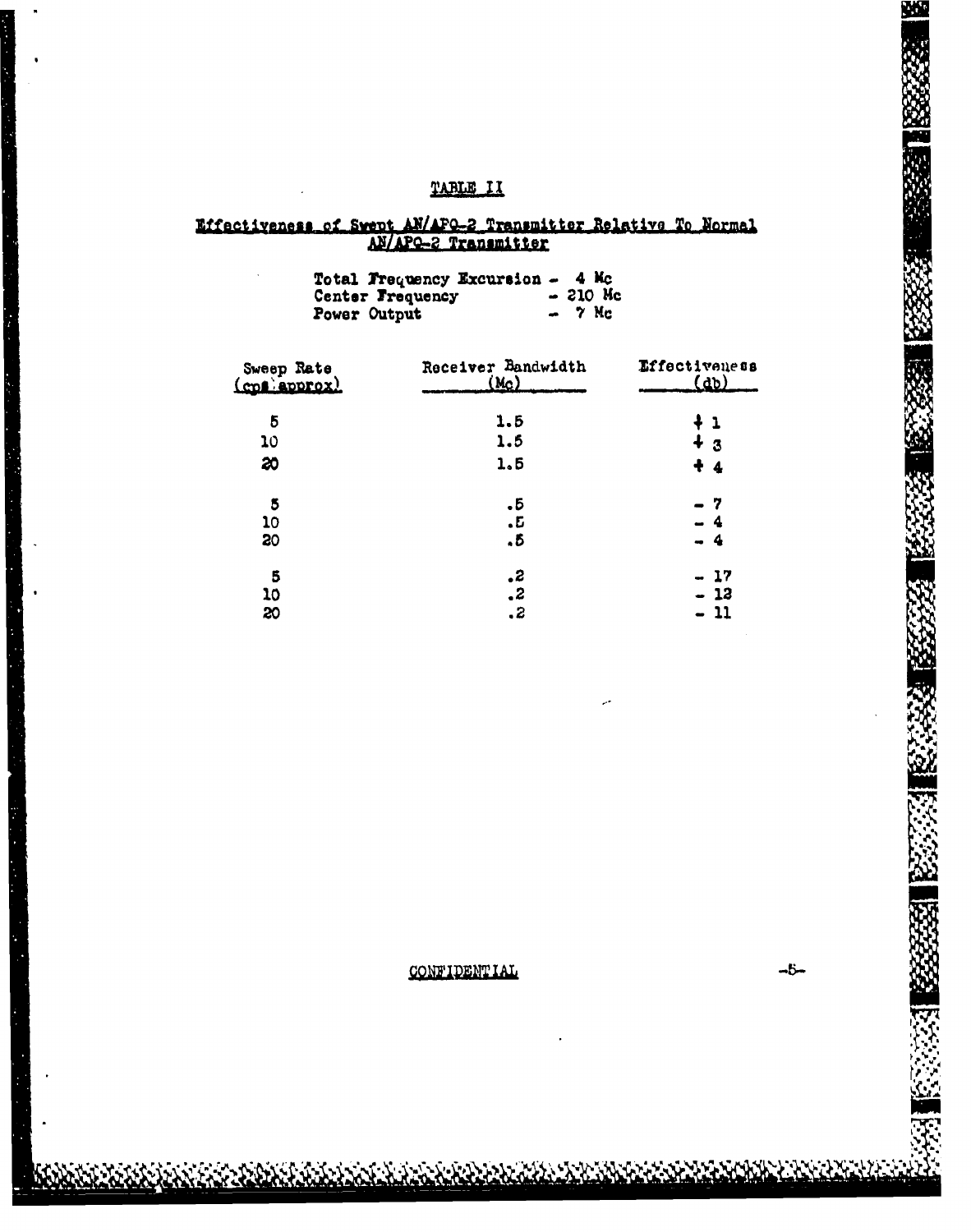## TABLE III

# Effectiveness of Swept AN/APO-2 Relative To Normal

|                                   | Total Frequency Excursion - 10 Mc<br>Center Frequency<br><b>Fower Output</b> | $-210$ Mo<br>$-7$ Watts      |  |  |
|-----------------------------------|------------------------------------------------------------------------------|------------------------------|--|--|
| Sweep Rate<br><u>(cps aptrox)</u> | Receiver Bandwidth<br>(M <sub>c</sub> )                                      | Effectiveness<br><u>(db)</u> |  |  |
| 5                                 | 1.5                                                                          | - 12                         |  |  |
| 10                                | 1.5                                                                          | - 11                         |  |  |
| 20                                | 1.5                                                                          | $-11$                        |  |  |
| 5                                 | . 5                                                                          | - 19                         |  |  |
| 10                                | . 5                                                                          | - 16                         |  |  |
| 20                                | $\cdot$ <sub>5</sub>                                                         | - 16                         |  |  |
| 5                                 | . 2                                                                          | - 50                         |  |  |
| 10                                | $\cdot$ 2                                                                    | - 27                         |  |  |
| 20                                | . 3                                                                          | - 28                         |  |  |

CONFIDENTIAL

 $-6-$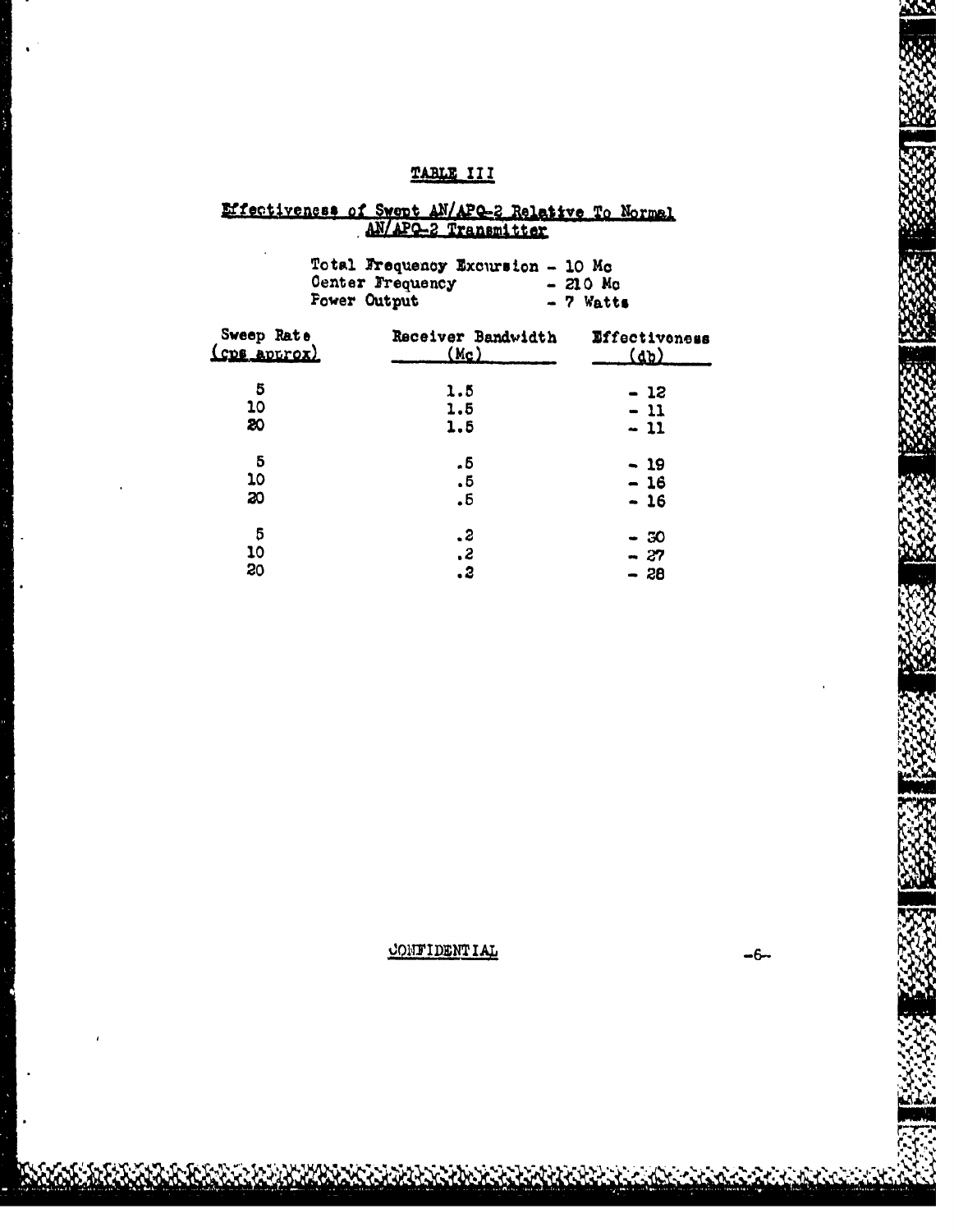### TABLE IV

# Mitsctiveness of Swept AN/APO-2 Transmitter Relative to Mormal

|                            | Total Sweep Excursion<br>Center Frequency<br><b>Fower Output</b> | $-20$ Mc<br>$-210$ Mc<br>7 Watts<br>$\bullet$ |                             |
|----------------------------|------------------------------------------------------------------|-----------------------------------------------|-----------------------------|
| Sweep Rate<br>(ODS Approx) | Receiver Bandwidth<br>(M <sub>c</sub> )                          | Effectiveness<br>$(d\mathbf{b})$              | Min. Det.<br>Signal of Rec. |
| 5                          | 1.5                                                              | - 25                                          | - 39 db                     |
| 10                         | 1.6                                                              | $-19$                                         | $-39d$                      |
| 20                         | 1.5                                                              | $-29$                                         | $-39d$                      |
| 5                          | . 5                                                              | - 33                                          | - 41 db                     |
| 10                         | .5                                                               | $-30$                                         | $-41d$                      |
| 80                         | $\cdot$ 5                                                        | - 35                                          | $-41$ db                    |
| 5                          | $\cdot$ 2                                                        | - 41                                          | $-48d$                      |
| 10                         | $\cdot$                                                          | $-40$                                         | <b>-48 db</b>               |
| 20                         | . 2                                                              | $-43$                                         | $-43d$                      |

CONFIDENTIAL

- 7-

33

ž

陜

**SE** 

**ACCESS AND SECTIONS AND SECTION**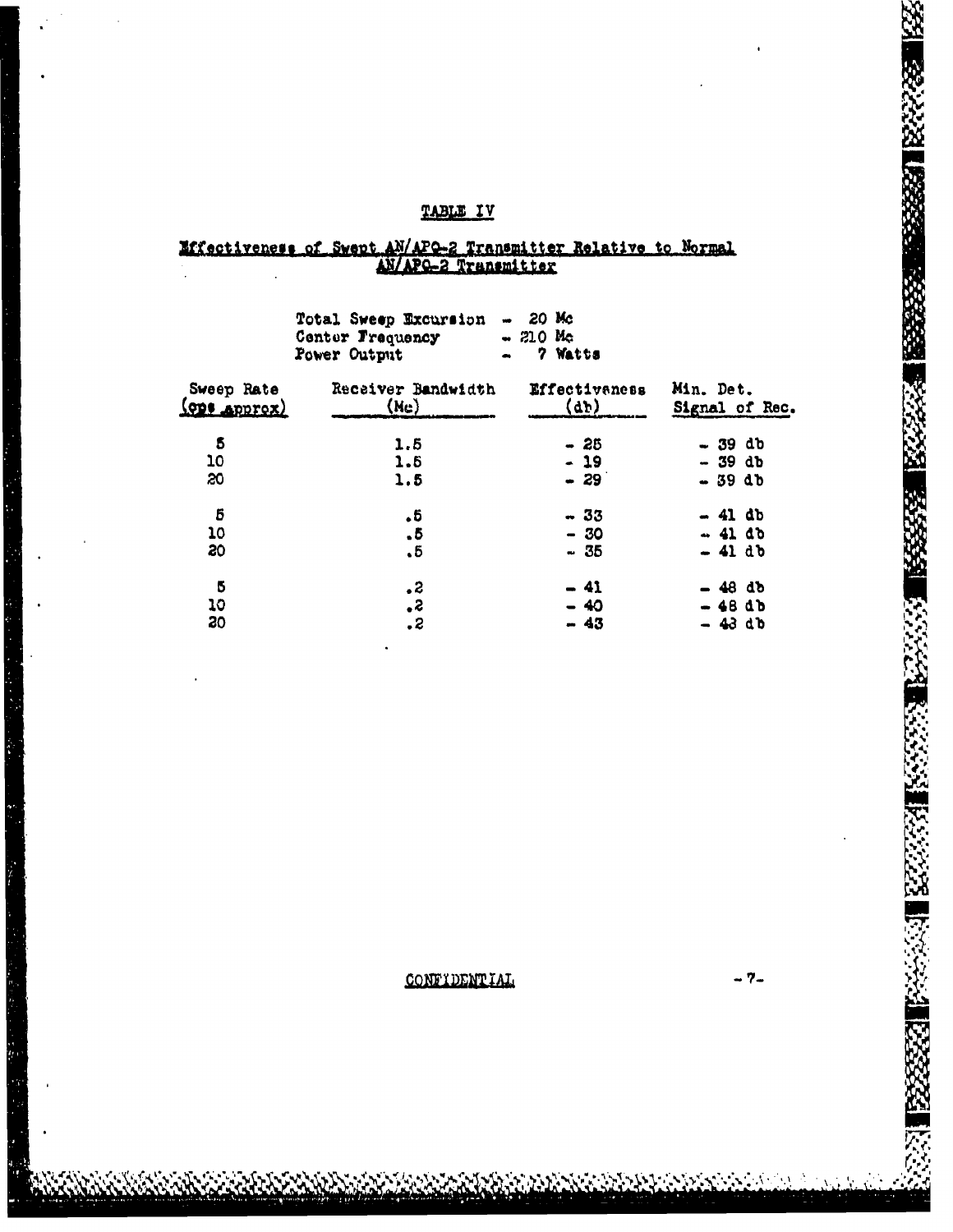#### TABLE V

# Effectiveness of Swept AN/APO-2 Transmitter Relative to Normal<br>AN/APO-2 at Various Frequencies

### (Operated against RDO Receiver)

| Center Frequency<br><u>(Mo)</u> | Sweep Excursion<br>(M <sub>O</sub> ) | Sweep Speed<br><u>(cp6)</u> | Effective ness<br><u>(db)</u> |
|---------------------------------|--------------------------------------|-----------------------------|-------------------------------|
| 350                             | 20                                   | 16                          | $-24$                         |
| 350                             | 20                                   | 5                           | $-15$                         |
| 350                             | 10                                   | 16                          | $-10$                         |
| 350                             | 10                                   | 5                           | - 9<br>$\bullet$              |
| 204                             | 20                                   | 16                          | 10                            |
| 204                             | 20                                   | 5                           | 5                             |
| 204                             | 3                                    | 16                          | З<br>$\blacksquare$           |
| 204                             | 3                                    | 6                           | 0                             |
| 146                             | 20                                   | 16                          | - 11                          |
| 146                             | 30                                   | 5                           | Б                             |
| 146                             | 3                                    | 16                          |                               |
| 146                             | 3                                    | 5                           | ۵                             |

**CONFIDENTIAL**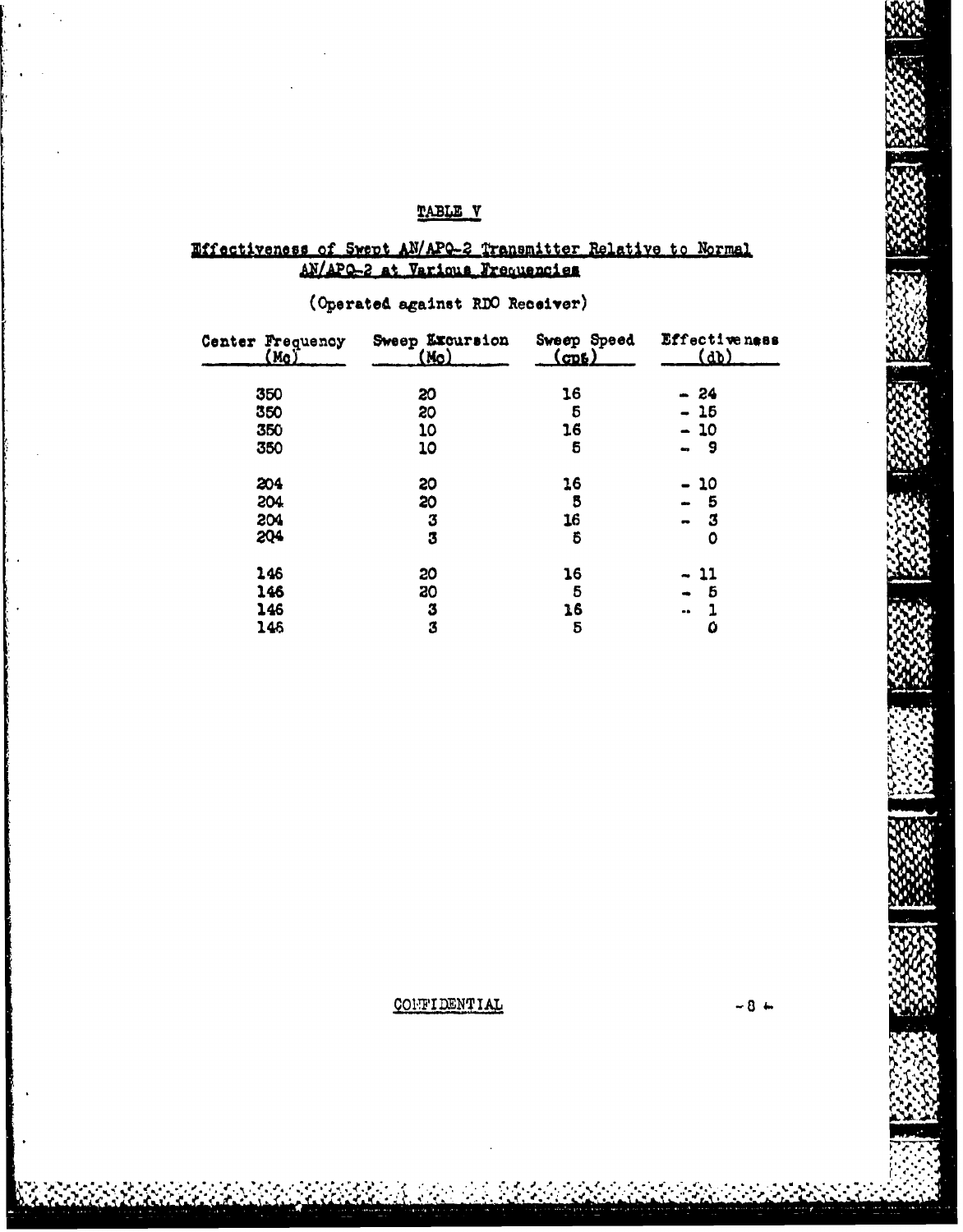

**CUNFIDENTIAL** 

 $\mathcal{L} \subset \mathcal{L}$ 

A TANSARA MARKATAN NG KABUPATAN

PLATE I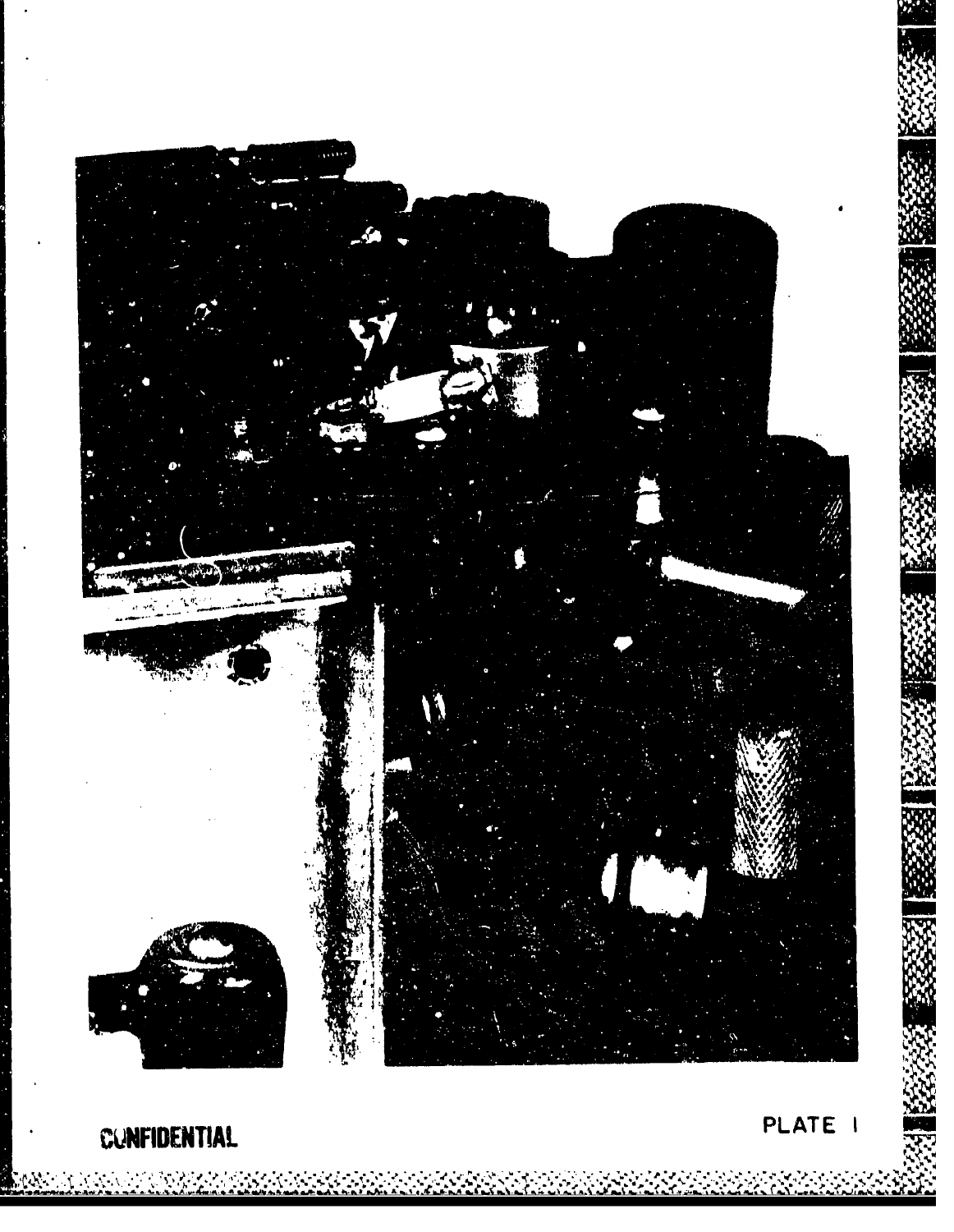

**CONFIDENTIAL** 

<u> ઇન્ડિયા છે અને સામગ્રી માર્ગ પ્રાથમિક કરી છે. જે તે જીવા જે પ્રાથમિક કરી માટે પ્રાથમિક કરી છે. જે તે જે પ્રા</u>

PLATE 2

AS ANDRE AN ARTICLE DE LA DISTRICTION DE LA CARDINALITÉ DE LA CARDINALITÉ DE LA CARDINALITÉ DE LA CARDINALITÉ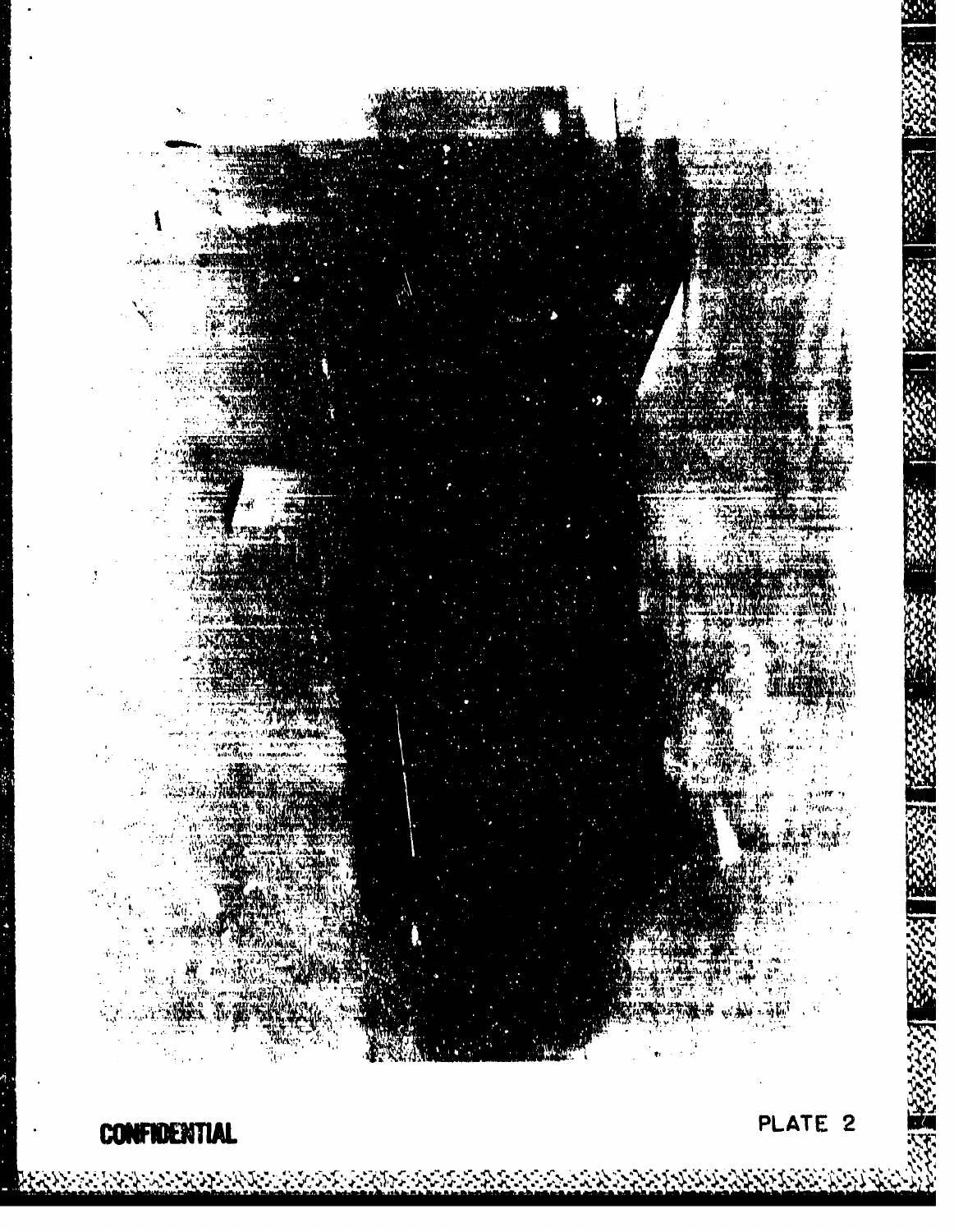

**大大的 的复数人名英格兰人姓氏德格兰人名 医无效效应 医皮肤性的 医皮肤性**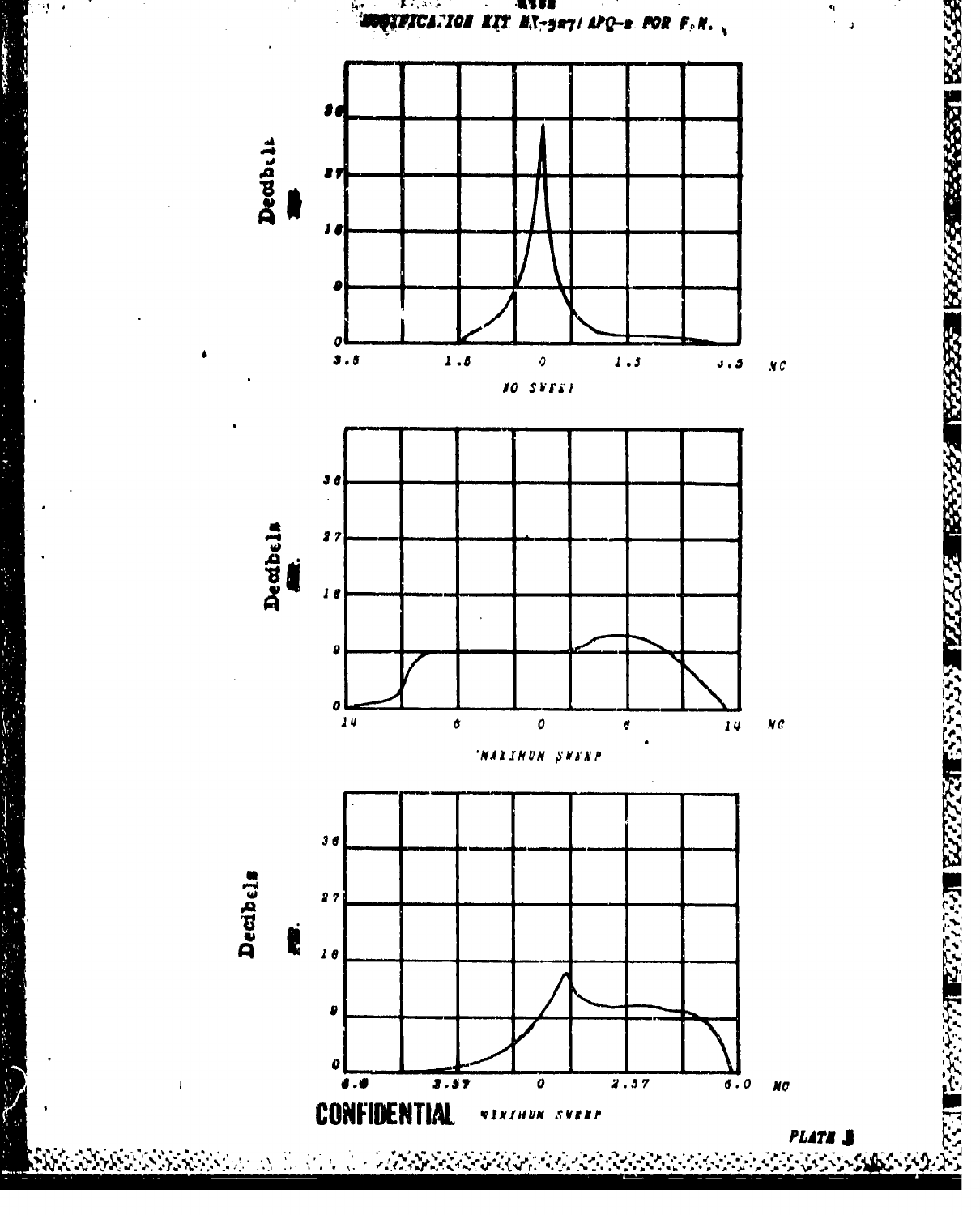# **CONFIDENTIAL**

#### DISTRIBUTION LIST

- Chief, Bureau of Ships, Navy Department, Washington 25, D.C.  $\overline{b}$
- Office of Research and Inventions, Navy Department, Washington  $1.$ 26, D.C.
- 1. Commanding Officer, Radio Materiel School, Naval Research Laboratory, Washington, D.O.
- Chief of Naval Operations, Navy Department, Washington 25, D.C. 6 Attention: Code Op-413-B2
- Chief of Naval Operations, Navy Department, Washington 25, D.C.  $\mathbf{1}$ Attention: Code Op-413-B3
- Commanding General, Army Air Forces, Washington 25, D.C.  $\mathbf{1}$ Attention: Miss L. Diamond, Office of Air Communications Officer
- Office of Chief Signal Officer SPSOI-4 Army Service Forces,  $\mathbf{1}$ Washington 25. D.C.
- $\mathbf{3}$ Navy Liaison Officer, Fort Monmouth, New Jersey
- $\mathbf{1}$ U. S. Naval Electronics Laboratory, San Diego, California

#### CONFIDENTIAL

**的复数经济 医经济经济 医经济发展 医经济测试** 

2002年第1月 10月 10日 10月 10日